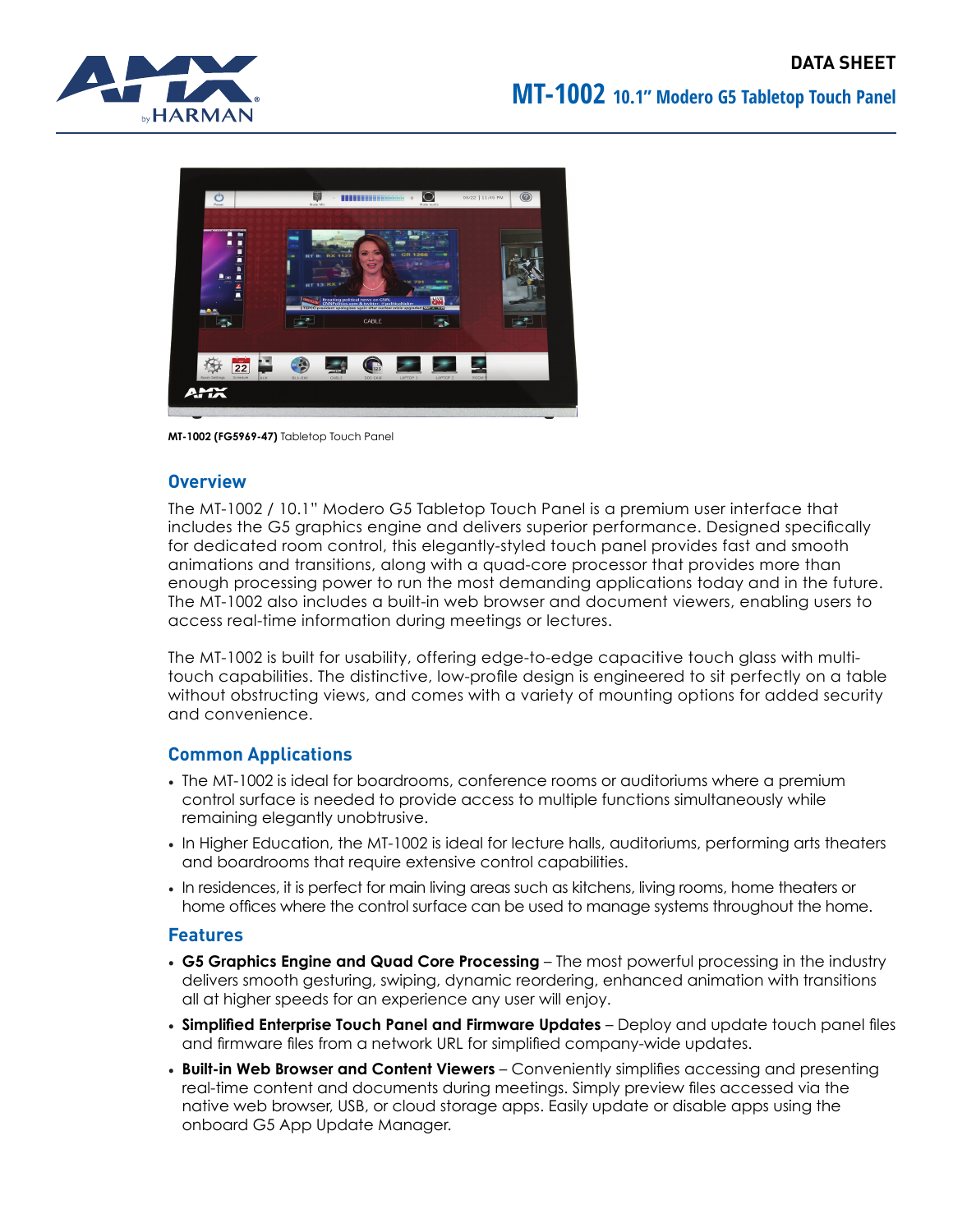- **• Adjustable Security Modes** With the ability to select from high security or custom modes, administrators can customize the panel's security levels for access, networking and communication.
- **• Enhanced User Experience** Modero Series features intuitive UI functionality including: gesturing, swiping, dynamic reordering and enhanced animation capabilities.
- **• View and Select Dynamic Data with Listview Buttons** Display a listing of entries generated by a dynamic data source (e.g. phonebook contacts, call logs, RSS feed or other real time data sources) enabling the user to scroll or search to make a selection. Demos are available in the UI Resource Center.

## **Specifications**

| <b>TOUCH SCREEN DISPLAY</b> |                                                                  |
|-----------------------------|------------------------------------------------------------------|
| Display Type                | <b>TFT Active Matrix Color LCD</b>                               |
| Display Size (WH)           | 9.9" x 6.7" (252 mm x 170 mm), 12.0" (304 mm)<br>diagonal        |
| Viewable Area (WH)          | 8.5" x 5.3" (217mm x 136mm), 10.1" (257mm)<br>diagonal           |
| Resolution (WH)             | 1280x800                                                         |
| Aspect Ratio (WH)           | 16:9                                                             |
| <b>Brightness</b>           | 400 cd/m2                                                        |
| Contrast Ratio              | 700:1                                                            |
| Color Depth                 | 16.7M colors                                                     |
| <b>Illumination</b>         | LED                                                              |
| <b>Touch Overlay</b>        | Projected capacitive, multi-touch support, 3<br>simultaneous max |
| Viewing Angle               | Vertical $\pm$ 89°, Horizontal $\pm$ 89°                         |

| <b>MEMORY</b>        |                                                          |
|----------------------|----------------------------------------------------------|
| SDRAM                | $2$ GB                                                   |
| Flash                | 16 GB                                                    |
| Maximum Project Size | 12 GB flash, available for apps and touch<br>panel files |

| <b>COMMUNICATIONS</b> |                                                                                                                                                                                                 |
|-----------------------|-------------------------------------------------------------------------------------------------------------------------------------------------------------------------------------------------|
| Ethernet              | 10/100 Auto MDI-X port, RJ-45 connector.<br>Supported IP and IP-Based Protocols: UCP, TCP,<br>ICMP, ICSP, IGMP, DHCP, SSH, FTP, DNS, RFB (for<br>VNC), HTTP                                     |
| <b>USB</b>            | USB host 2.0, Type A ports (1 with limited physical<br>access requiring right angle connection): Firmware<br>upgrade, touch panel file transfer, document and<br>image viewing, HID peripherals |
| Bluetooth             | Mouse/Keyboard: HID Profile v1.1 (requires external<br>USB-BT adapter)                                                                                                                          |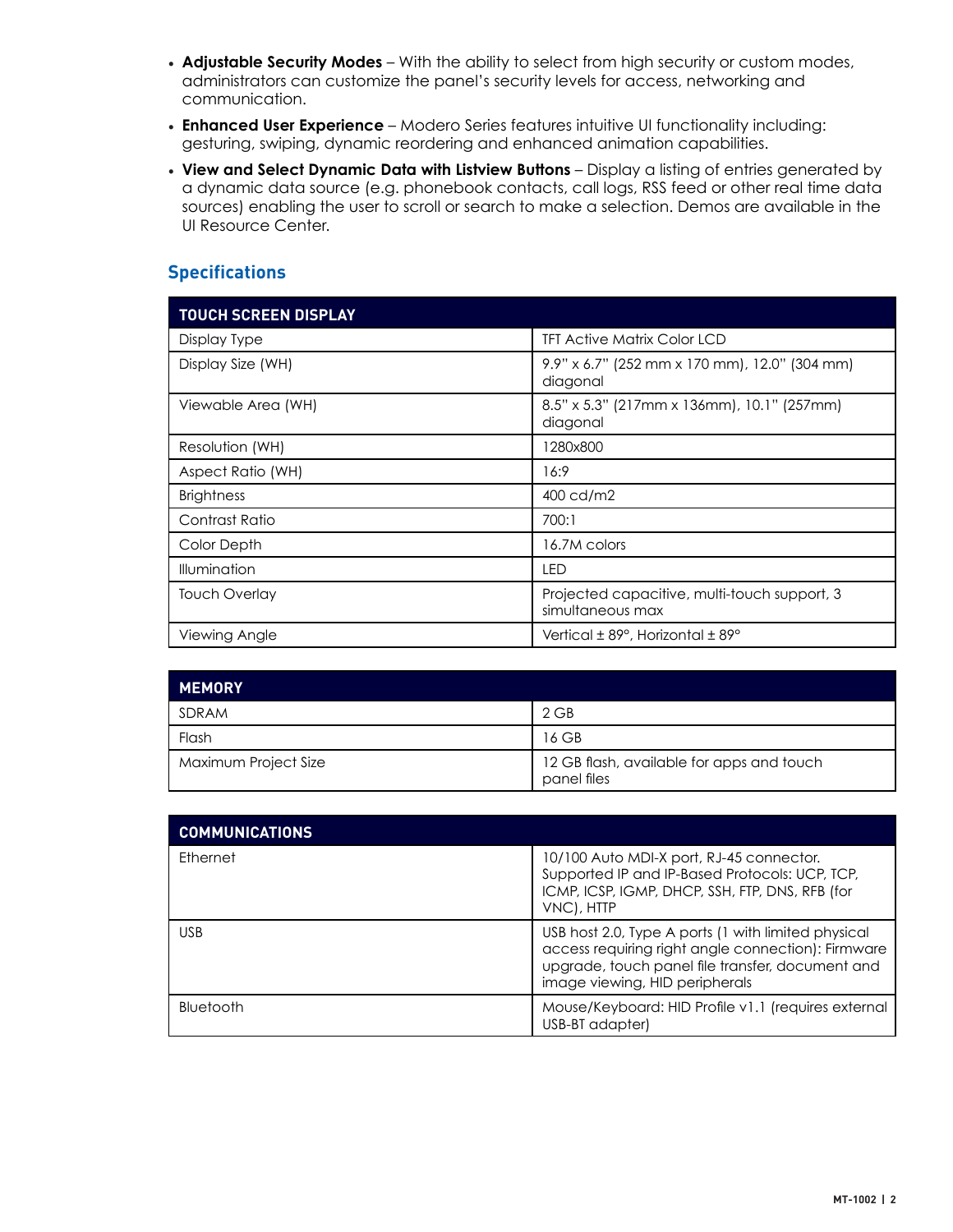| <b>VIDEO</b>                       |                                                                                                                                                                                                                        |
|------------------------------------|------------------------------------------------------------------------------------------------------------------------------------------------------------------------------------------------------------------------|
| Supported Video Codecs             | MPEG-2-TS: MPEG-2 Main Profile @High Level up to<br>720p at 25 fps (decode only)<br>MPEG-2-TS: H.264 High Profile @Layer 4, AAC-LC up<br>to 720p at 25 fps (encode/decode)<br>MJPEG up to 720p at 25 fps (decode only) |
| Supported Video Transport Streams  | MPEG-TS for MPEG-2 and H.264; HTTP for MJPEG                                                                                                                                                                           |
| Max Number of Active Video Streams | Two decode plus one encode                                                                                                                                                                                             |

| <b>AUDIO</b>           |                                                                                                                                                                                       |
|------------------------|---------------------------------------------------------------------------------------------------------------------------------------------------------------------------------------|
| <b>Speakers</b>        | 4 ohm, 2 Watt, 300 Hz cutoff frequency                                                                                                                                                |
| Supported Audio Codecs | MP2 Layer I and II, MP3 (8 kHz, 11.025 kHz, 12 kHz,<br>16 kHz, 22.05 kHz, 24 kHz, 32 kHz, 44.1 kHz, 48 kHz)<br>AAC-LC (8 kHz, 96 kHz)<br>G.711 with µLaw (VoIP encode/decode at 8kHz) |
| File Formats           | WAV, MP3 (as part of touch panel file only - no USB<br>storage)                                                                                                                       |

| <b>GRAPHICS ENGINE</b> |                                                                                                                                                          |
|------------------------|----------------------------------------------------------------------------------------------------------------------------------------------------------|
| AMX G5                 | G5 enhanced feature set supporting multi-touch<br>and gestures, scrolling, transitions, applications -<br>See TPD5 Operations Guide for more information |

| <b>EMBEDDED APPLICATIONS</b> |                                                                                      |
|------------------------------|--------------------------------------------------------------------------------------|
| <b>Viewer Applications</b>   | PDF, JPEG, BMP, PNG, TIFF, GIF, PowerPoint, .doc,<br>.docx, .xls, .xlsx, .ppt, .pptx |
| Remote Management            | <b>VNC Server</b>                                                                    |
| Video Conferencing           | Skype                                                                                |

| <b>CONNECTIONS</b> |                                                                    |
|--------------------|--------------------------------------------------------------------|
| Ethernet           | 10/100 Auto MDI-X port, RJ-45 connector through<br>cable extension |
| <b>USB</b>         | $(1)$ USB host 2.0, Type A ports                                   |
| Power              | PoE (Power over Ethernet), 802.3af, class 3                        |

| <b>ENVIRONMENTAL</b>       |                                         |
|----------------------------|-----------------------------------------|
| Temperature (Operating)    | 32° F to 104° F (0° C to 40° C)         |
| Temperature (Storage)      | 4° F to 140° F (-20° C to 60° C)        |
| Humidity (Operating)       | 20% to 85% RH                           |
| Humidity (Storage)         | 5% to 85% RH                            |
| Power ("Heat") Dissipation | On: 44.2 BTU/hr<br>Standby: 19.8 BTU/hr |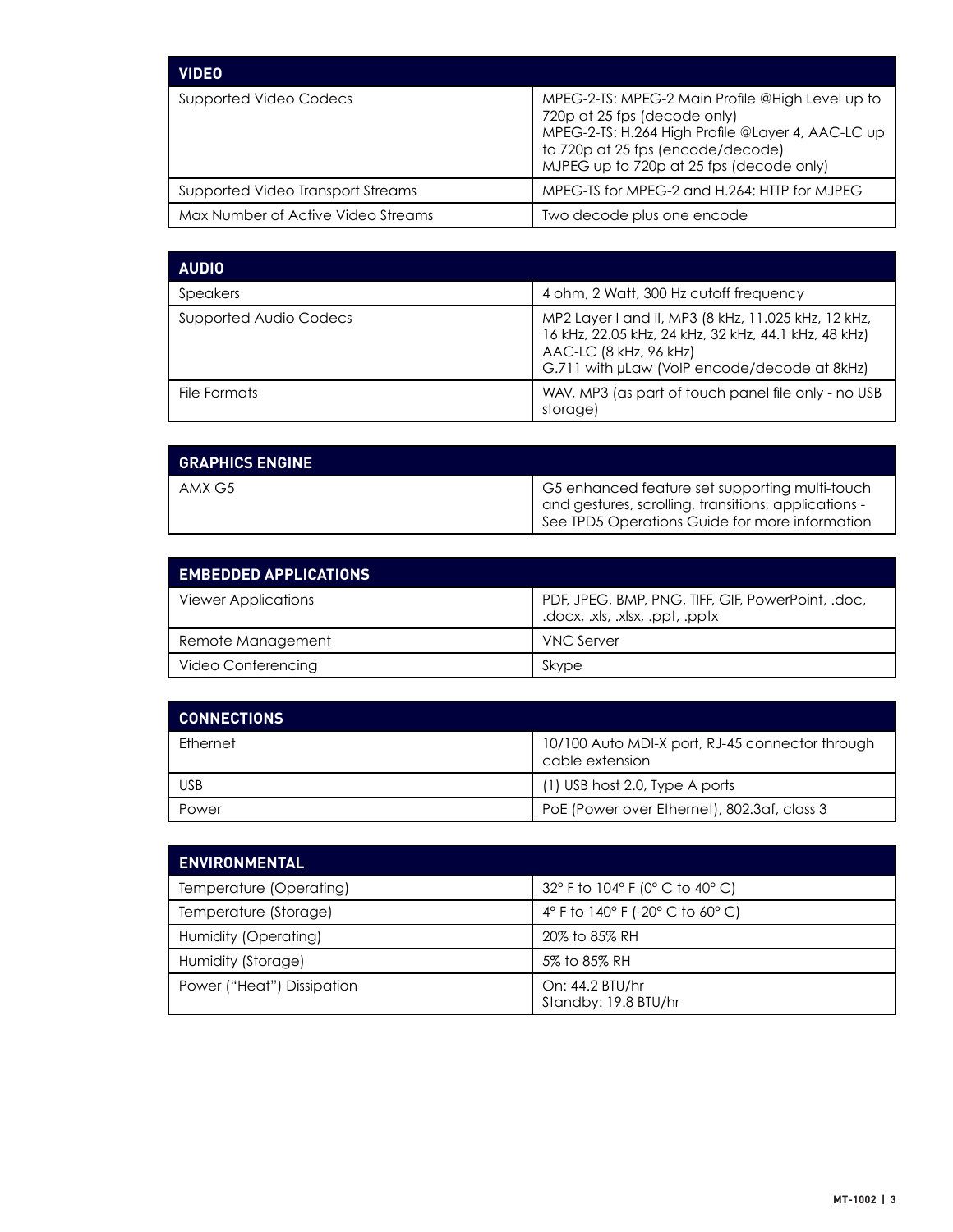| <b>GENERAL</b>                        |                                                                                                                                                                        |
|---------------------------------------|------------------------------------------------------------------------------------------------------------------------------------------------------------------------|
| Dimensions (HWD)                      | 6.3" x 10" x 3.81" (160mm x 255mm x 97mm)                                                                                                                              |
| Weight                                | 3.1 lbs (1.41 Kg)                                                                                                                                                      |
| Power Consumption                     | Full-On: 12.95 W maximum<br>Standby: 5.8 W<br>Shutdown: 1 W                                                                                                            |
| Start-Up Inrush Current               | Not applicable due to PoE standard                                                                                                                                     |
| <b>External Power Supply Required</b> | Optimal performance requires use of one of the<br>following AMX PoE power supplies (not included):                                                                     |
|                                       | • PS-POE-AF-TC, PoE Injector, 802.3AF Compliant<br>(FG423-83)                                                                                                          |
|                                       | • NXA-ENET8-POE+, Gigabit PoE Ethernet Switch<br>(FG2178-64)                                                                                                           |
| <b>Regulatory Compliance</b>          | UL 60950-1<br>FCC Part 15 Class B<br>C-Tick CISPR 22 Class B<br>CE EN 55022 Class B and EN 55024<br>CB Scheme IEC 60950-1<br>IC<br>IEC/EN-60950<br>RoHS/WEEE compliant |
| Included Accessories                  | • MXA-USB-C, USB Port Cover Kit, Modero X/S Series<br>Touch Panel (FG5968-18)                                                                                          |
|                                       | • HPG-10, 3/4" Mini-Grommet (FG570-01)                                                                                                                                 |
|                                       | • MXA-CLK, Modero X/S Series Cleaning Kit<br>(FG5968-16)                                                                                                               |
| <b>Optional Accessories</b>           | <b>MOUNT</b>                                                                                                                                                           |
|                                       | • MSA-STMK-10, Secure Table Mount Kit, for Modero<br>10" Tabletop Touch Panel (FG2265-16)                                                                              |
|                                       | <b>VIDEO</b>                                                                                                                                                           |
|                                       | • MXA-MPL, Modero X/S Series Multi Preview Live<br>(FG5968-10)                                                                                                         |